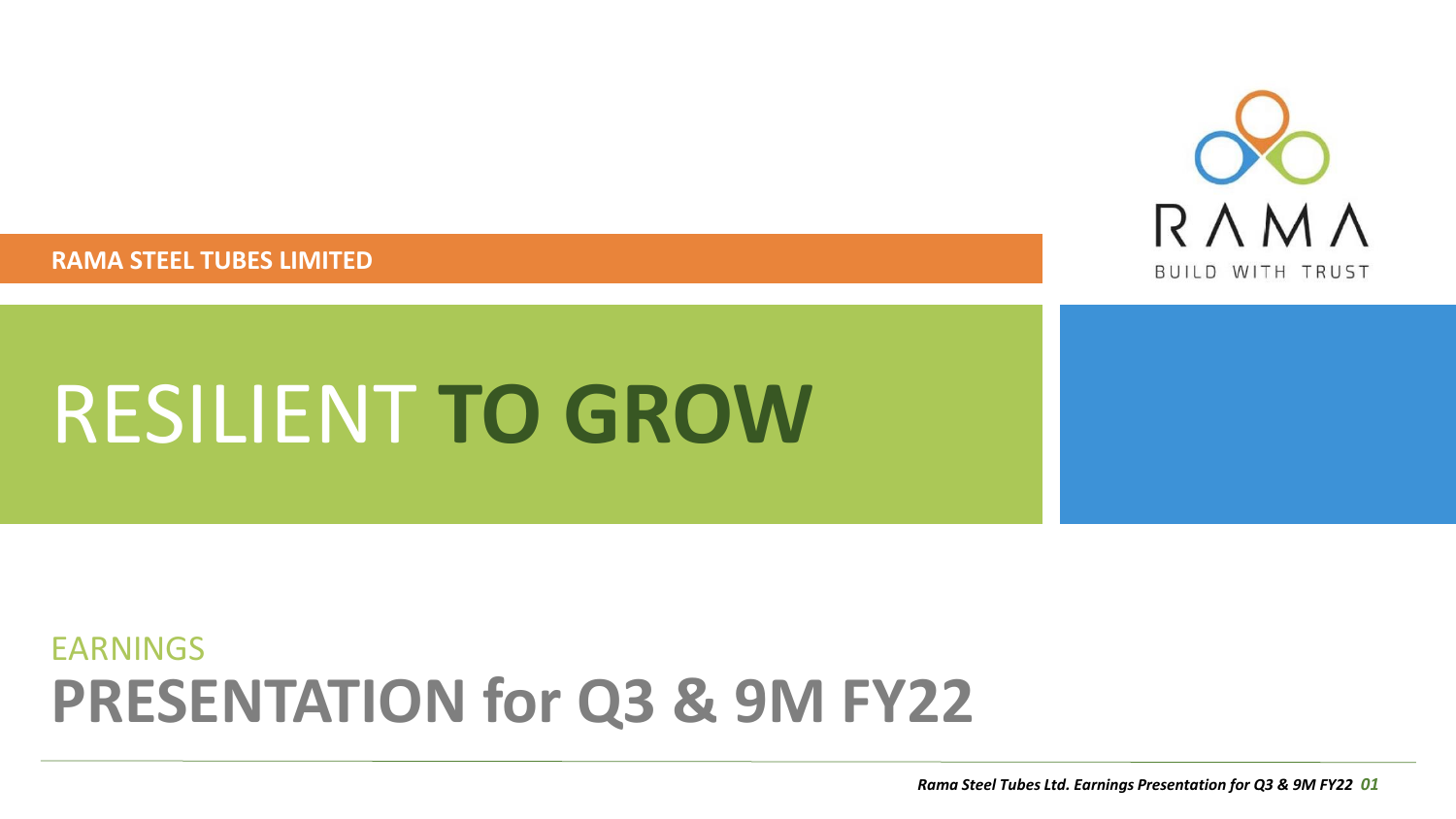# **DISCLAIMER**



*Certain statements in this document may be forward looking statements. Such forwardlooking statements are subject to certain risks and uncertainties like government actions, local political or economic developments, technological risks, and many other factors that could cause our actual results to differ materially from those contemplated by the relevant forward-looking statements. Rama Steel Tubes Limited will not be in any way responsible for any action taken based on such statements and undertakes no obligation to publicly update these forward-looking statements to reflect subsequent events or circumstances.*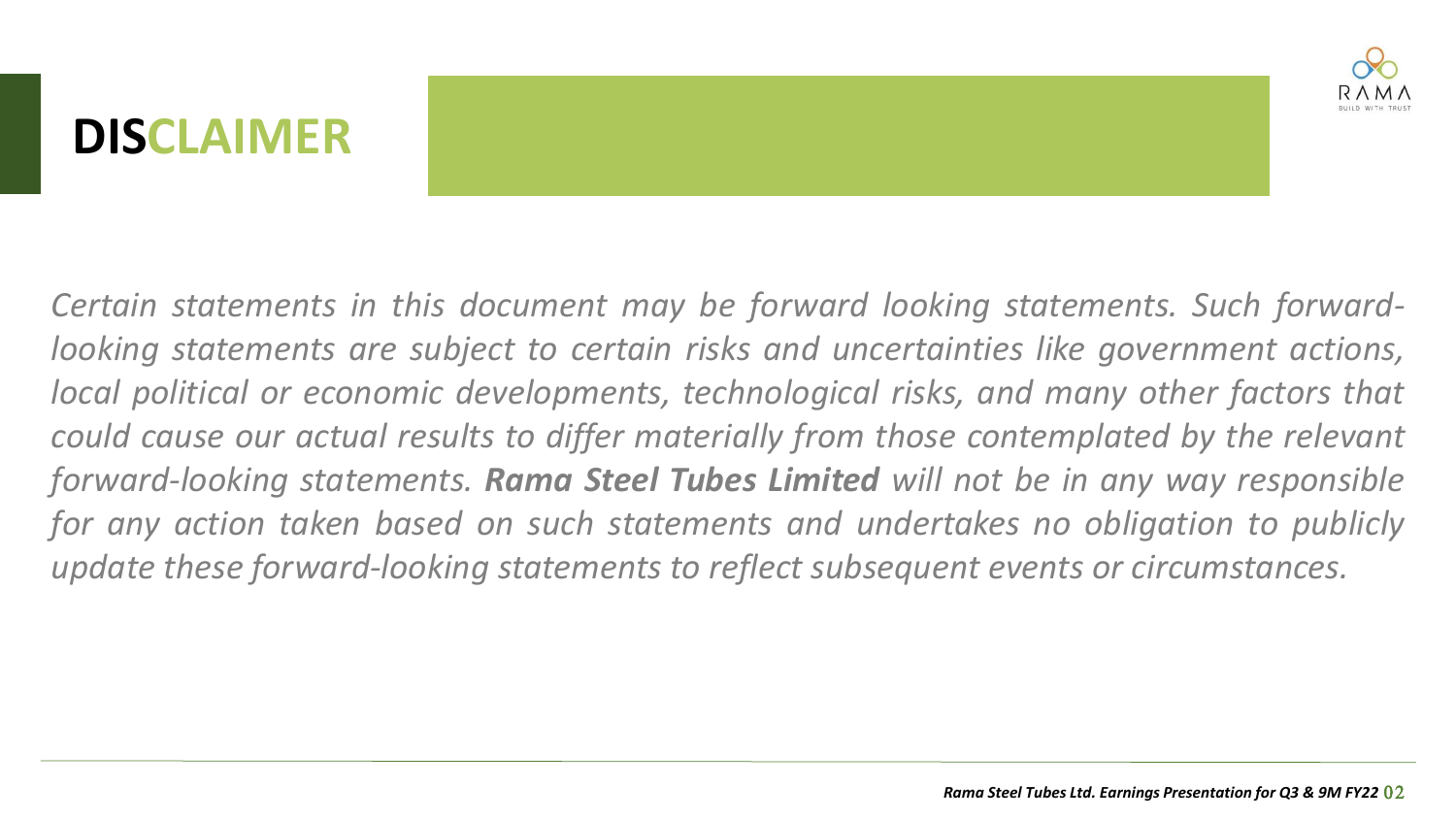

# Q3 FY22 EARNINGS UPDATE



Revenue from Operations reported at **₹ 1849.81MN** for Q3 FY22 & **₹ 5162.70MN** for 9M FY22



EBITDA stands at **₹ 120.05MN** in Q3 FY22 & **₹ 357.85MN** for 9M FY22



PAT at **₹ 56.04**MN in Q3 and **₹ 199.14**MN for 9M FY22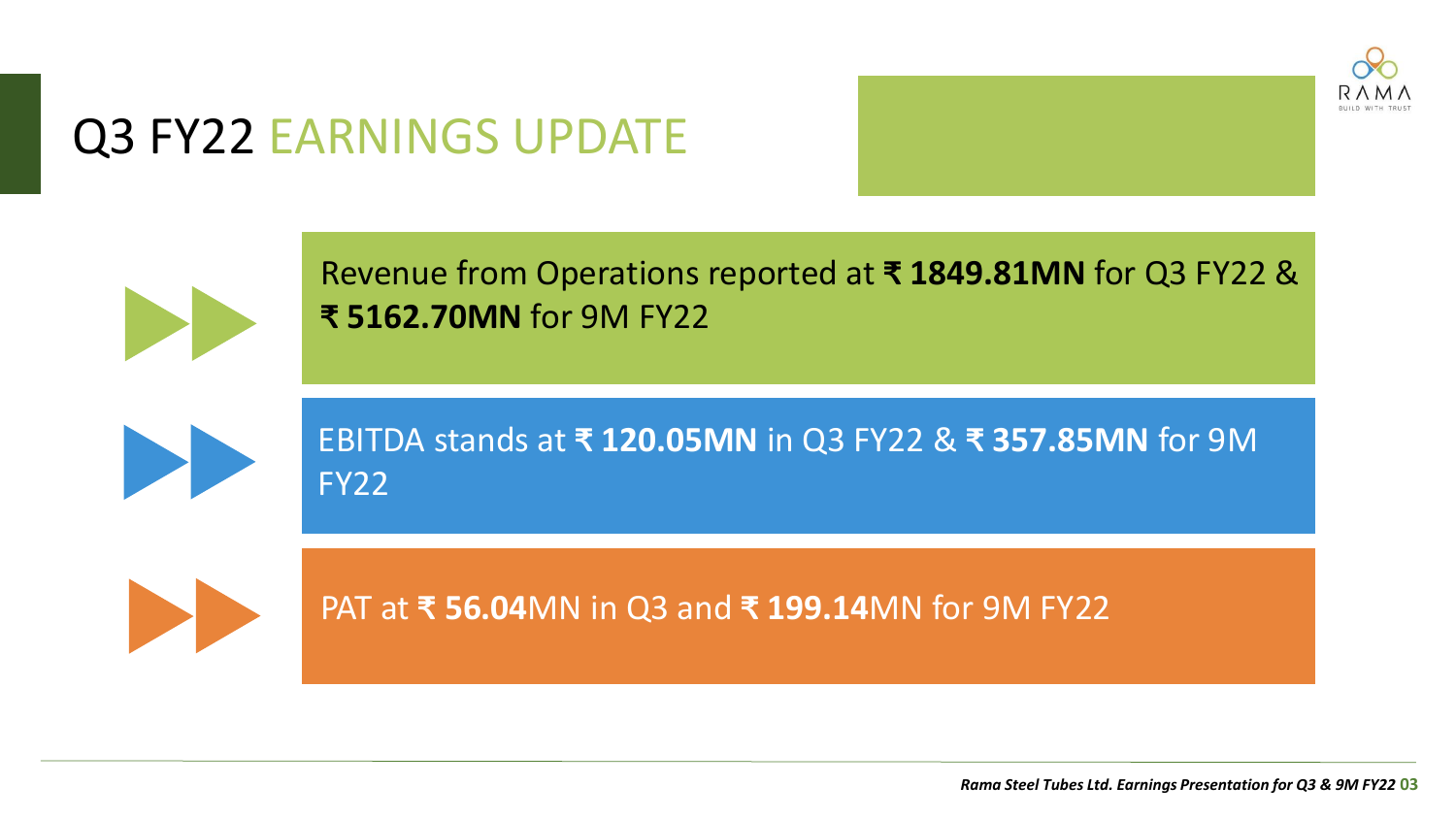

### KEY PERFORMANCE INDICATORS

5264.00

Q3 FY22 Q3 FY21 9M FY22 9M FY21 REVENUE **1878.56 1546.14 3328.97** EBITDA **120.05 64.21 123.14** PAT **56.04 30.11**

357.85

*(All figures quoted herein are in INR million)*

*Rama Steel Tubes Ltd. Earnings Presentation for Q3 & 9M FY22* 04

**199.14**

**45.43**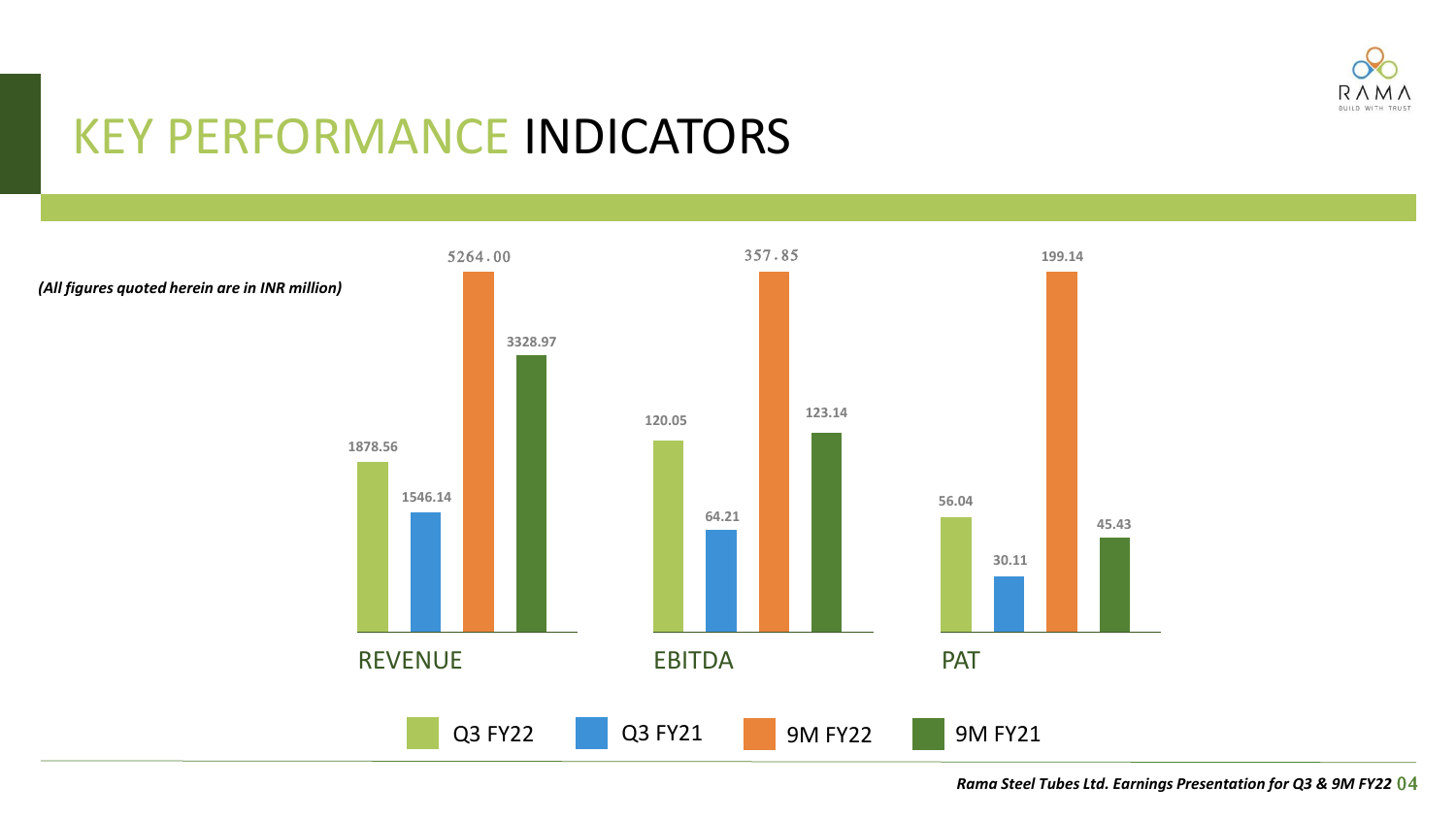

# CONSOLIDATED P/L

| Particulars (INR MN)                        | Q3 FY22 | Q3 FY21 | $\frac{2}{6} + \frac{1}{2}$ | Q2 FY22 |
|---------------------------------------------|---------|---------|-----------------------------|---------|
| Revenue from Operations                     | 1849.81 | 1539.27 |                             | 1929.92 |
| Other Income                                | 28.75   | 6.87    |                             | 29.73   |
| Total Revenue                               | 1878.56 | 1546.14 | 21.50                       | 1959.66 |
| Total Expenses                              | 1758.52 | 1481.93 |                             | 1837.39 |
| <b>EBITDA</b>                               | 120.05  | 64.21   | 86.96                       | 122.27  |
| EBITDA Margin (%)                           | 6.39%   | 4.15%   |                             | 6.24%   |
| Depreciation                                | 11.30   | 12.46   |                             | 10.80   |
| Finance Cost                                | 28.92   | 18.22   |                             | 24.96   |
| Share of profits from Associates<br>and JVs | 0.93    | 3.05    |                             | $-0.43$ |
| PBT with Exceptional Item                   | 80.76   | 36.59   | 120.72                      | 86.07   |
| Exceptional Items                           |         |         |                             |         |
| PBT                                         | 80.76   | 36.59   | 120.72                      | 86.07   |
| Current Tax                                 | 19.36   | 6.45    |                             | 17.31   |
| Earlier Years                               |         |         |                             |         |
| Deferred Tax                                | 5.36    | 0.02    |                             | $-2.08$ |
| Tax                                         | 24.71   | 6.48    |                             | 15.22   |
| PAT                                         | 56.04   | 30.11   | 86.12                       | 70.85   |
| Other comprehensive profit / loss           | 4.06    | $-3.10$ |                             | $-1.14$ |
| Net PAT                                     | 60.1    | 27.01   | 122.51                      | 69.71   |
| PAT Margin %                                | 3.20%   | 1.75%   |                             | 3.56%   |
| Diluted EPS                                 | 3.58    | 1.61    |                             | 4.15    |

#### FINANCIAL PERFORMANCE COMPARISON – Q3 FY22 V/S Q2 FY21

- Revenue from operations has increased by 20.17% from ₹1539.27 MN in Q3 FY21 to ₹ 1849.81 MN in Q3 FY22, mainly due to better product mix and increased demand. Exports stood at Rs.42.37 MN representing 2.29% of the total sales in this quarter.
- EBITDA increased by 86.96% from ₹64.21 MN in Q3 FY21 to ₹120.05 MN in Q3 FY22, driven by better product mix and increased efficiencies.
- EBITDA margins have increased and reported at 6.39% in Q3 FY22 via-a-vis 4.15% in Q3 FY21.
- Net Profit stood at ₹60.10 MN in Q3 FY22, compared to ₹27.01 MN in Q3 FY21.
- Consolidate Diluted EPS for Q3 FY22 is Rs.3.58 per share (of the face value of Rs. 5 Each) as compared to Rs.1.61 per share in Q3 FY21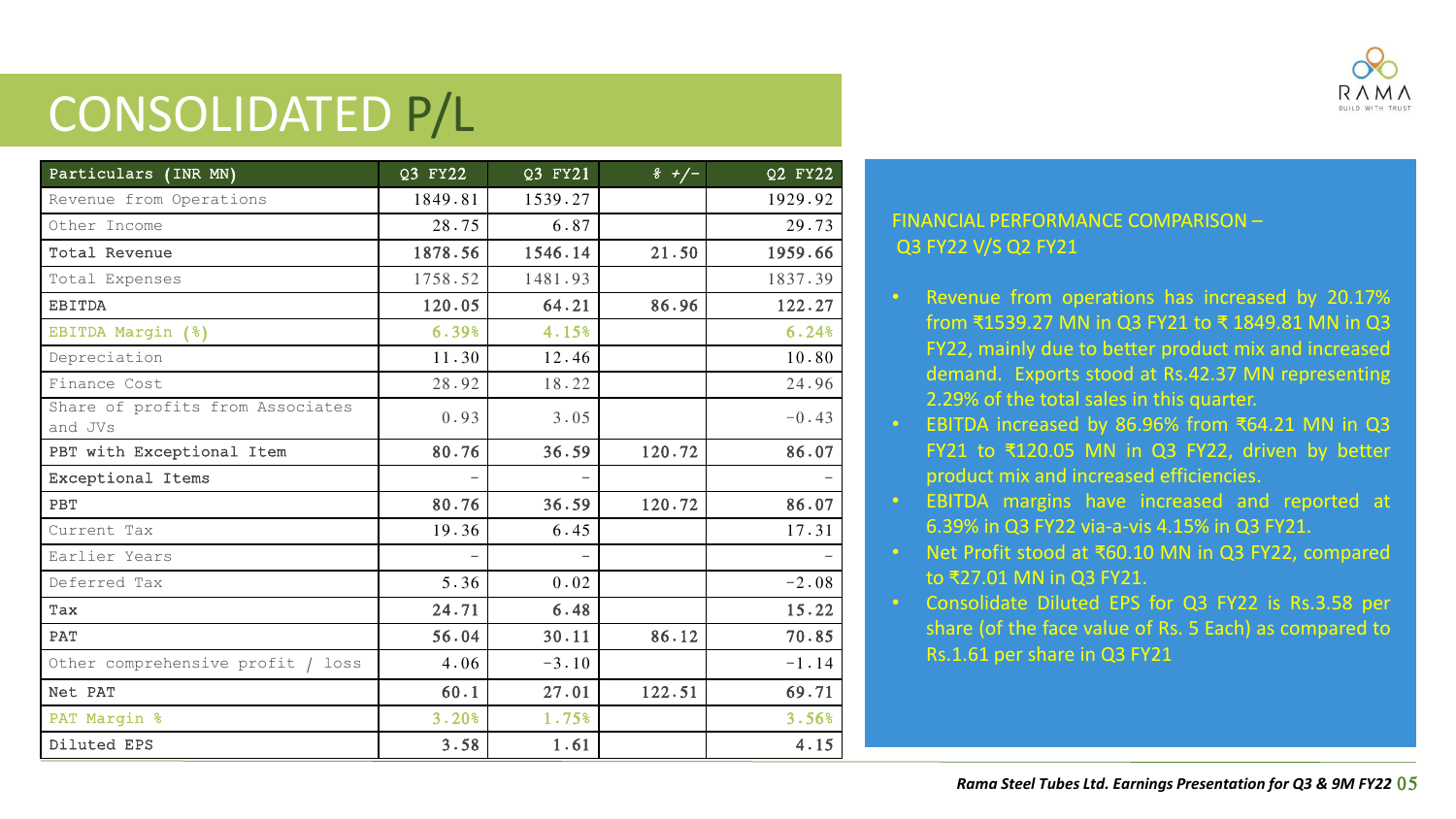

# CONSOLIDATED P/L

| Particulars (INR MN)                        | <b>9M FY22</b> | <b>9M FY21</b> | $\frac{2}{6} + 7$ |
|---------------------------------------------|----------------|----------------|-------------------|
| Revenue from Operations                     | 5162.70        | 3312.75        |                   |
| Other Income                                | 101.30         | 16.22          |                   |
| Total Revenue                               | 5264.00        | 3328.97        | 58.13             |
| Total Expenses                              | 4906.15        | 3205.83        |                   |
| <b>EBITDA</b>                               | 357.85         | 123.14         | 190.60            |
| EBITDA Margin (%)                           | 6.80%          | 3.70%          |                   |
| Depreciation                                | 31.92          | 28.86          |                   |
| Finance Cost                                | 76.42          | 59.27          |                   |
| Share of profits from Associates<br>and JVs | 6.12           | 13.68          |                   |
| PBT with Exceptional Item                   | 255.62         | 48.69          | 424.99            |
| Exceptional Items                           |                |                |                   |
| PBT                                         | 255.62         | 48.69          | 424.99            |
| Current Tax                                 | 53.22          | 7.36           |                   |
| Earlier Years                               |                |                |                   |
| Deferred Tax                                | 3.26           | $-4.10$        |                   |
| Tax                                         | 56.49          | 3.26           |                   |
| <b>PAT</b>                                  | 199.14         | 45.43          | 338.34            |
| Other comprehensive profit / loss           | 2.17           | $-2.43$        |                   |
| Net PAT                                     | 201.31         | 43.00          | 368.16            |
| PAT Margin %                                | 3.82%          | 1.29%          |                   |
| Diluted EPS                                 | 11.99          | 2.56           |                   |

#### **FINANCIAL PERFORMANCE COMPARISON – 9M FY22 V/S 9M FY21**

- Revenue from operations **increased by 55.84 % from Rs.3312.75 MN in 9M FY21 to Rs.5162.70 MN in 9M FY22**. Exports stood at **Rs.253.79 MN** representing **4.92%** of the total sales till end of 9M FY22.
- The EBITDA **increased by 190.60% from Rs.123.14 MN in 9M FY21 to Rs.357.85 MN in 9M FY22** and a **gain** in the EBITDA margins from **3.70%** in 9M FY21 to **6.80%** in 9M FY22 mainly driven by better product mix, increased cost efficiencies etc.
- Net profit stood at Rs.**201.31** MN in 9M FY22, compared to Rs.**43.00** MN in 9M FY21 recoding a **growth of 368.16**%
- Finance Cost increased by 28.94% from Rs.76.42 MN in 9M FY21 to Rs.59.27 MN in 9M FY22 on account of increase in the long term & short-term borrowing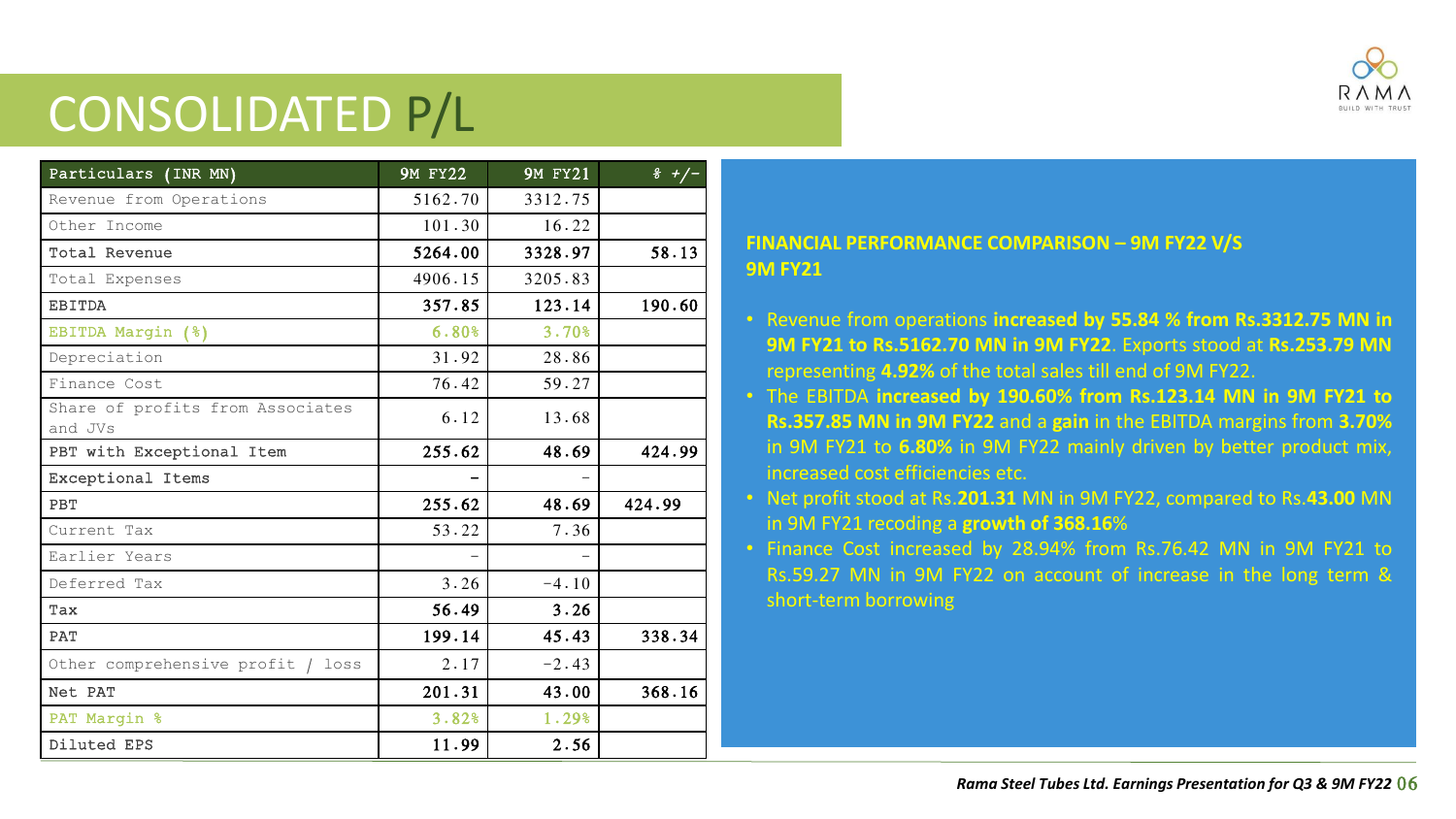

### CAPEX UPDATE



RSTL is in the process of modernization of plant at Sahibabad, UP the first phase of which is expected to be completed in this quarter i.e. Q4 FY22.



RSTL is planning to set up a Cold Rolling Mill and Strip Galvanizing Plant, the total capacity for this plan would be 200,000 MTPA to be setup phase wise at different locations of RSTL, planned capex for backward integration is estimated to be Rs.250 MN and would executed in forthcoming 2 years i.e. FY23 & FY24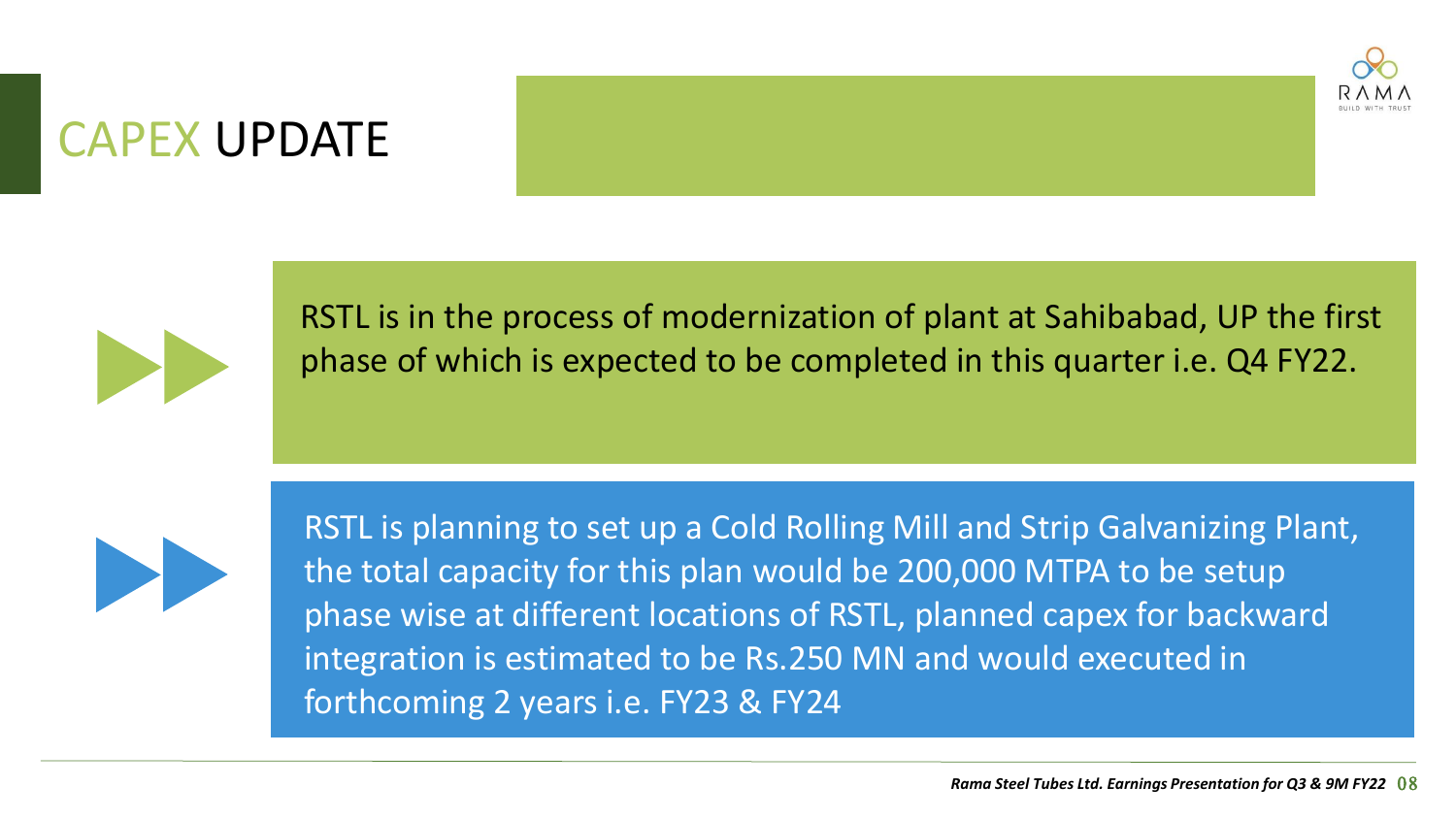

RSTL successfully procures orders from UPPCL for supply of **2500** electric poles to the tune of **580 MT** aggregating to total **Rs.43.3 MN including the previous contracts**.

RSTL has initiated a massive capacity expansion of additional **30,000 MT** at Khopoli Plant. Maharashtra. The expansion is expected to be completed by the end of Quarter 4 of FY22 and commercial production is expected to begin in first half of FY23. The total capacity of Khopoli unit post the completion of this expansion will be **162,000 MT**.

Brickwork Ratings (BWR) has upgraded the long-term rating to BWR BBB with a Stable outlook and short-term rating to BWR A3+ for the bank loan facilities of Rama Steel Tubes Ltd.

Rama Steel Tubes Industries Limited (stepdown subsidiary of RSTL) has commenced the setting up of a new facility in Nigeria, South Africa having an installed capacity of **20,000 MT**. The total capital outlay for this expansion will be **Rs.200 MN** and will be funded through a mix of internal accruals and partially through debt. The new facility is expected to be fully functional in first half of FY23.

Rama Steel Tubes I Investor Presentation 2021 **9**

**5**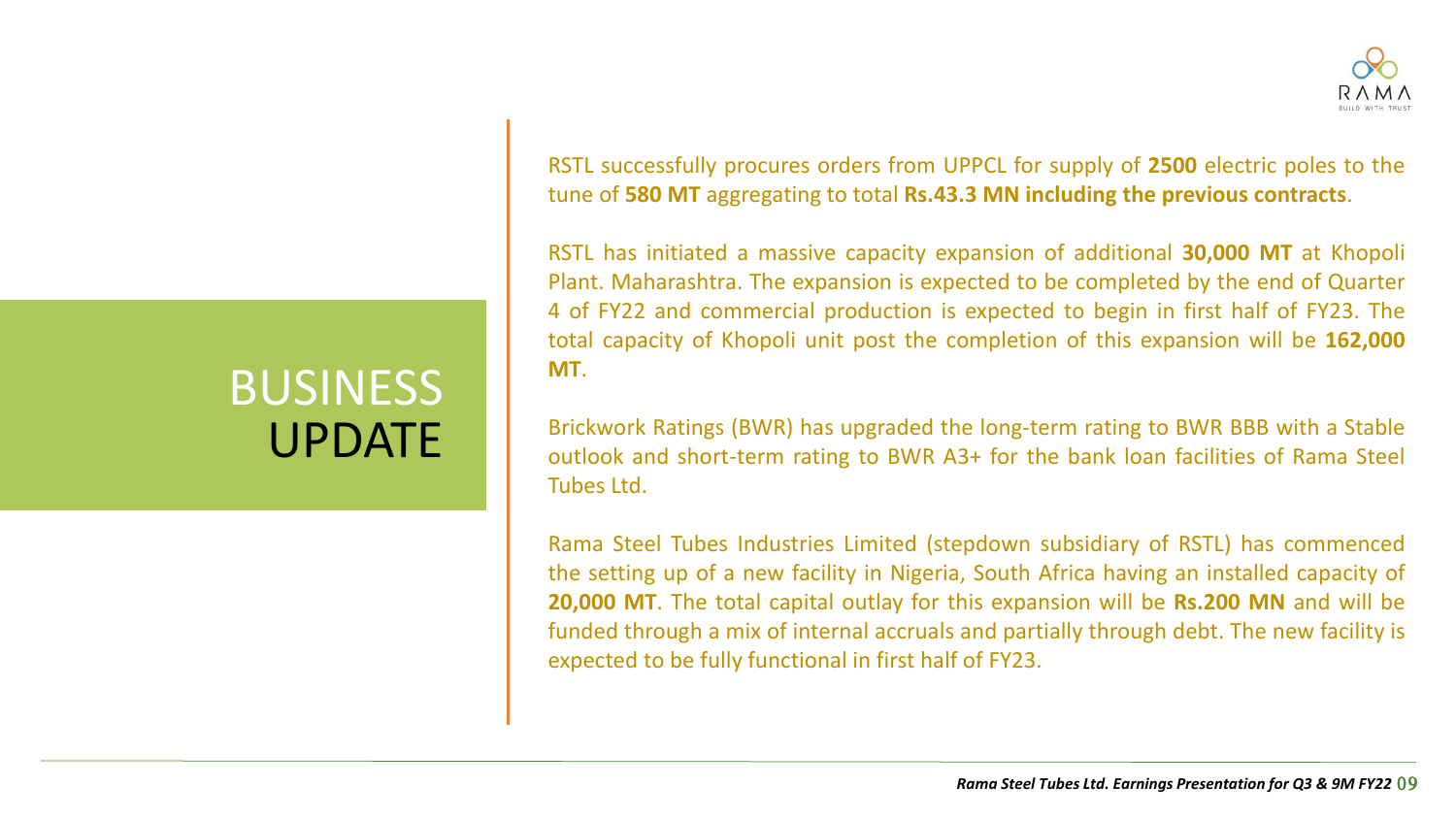# MANAGEMENT COMMENTS



#### Commenting on the performance of Q3 FY22, *Mr. Richi Bansal, Executive Director, Rama Steel Tubes Limited,* said:

"We have reported a strong Q3 with the **growth in Revenue from operations being 20%** and **growth in EBITDA margins of 86.96%** on Y-o-Y basis. There is growth in demand of our products having the highest level of quality and our ability to cater the needs of all our customers on timely basis.

Owing to such an excellent quarter, the board of directors have considered and recommended declaration of interim dividend of Rs.0.50/share (10% of the Face Value), and the board is also optimistic about declaring final dividend for the FY22.

The announcement of huge government projects like UPPCL, Jal Shakti Abhyaan in the infrastructure sector & various public sector projects has boosted demand for our products significantly. We are also in process of entering into certain niche segments like supply of steel pipes and tubes to City Gas Distribution and Solar Energy power generation units. We plan to dedicate at-least 25% of our production capacity 300,000 MT to cater to the demand of the Government sector in the coming years, which is having an EBITA margin of 9%-10%, thereby significantly improving our overall margins. From the facility, in the process of being set up, in Nigeria, we have already signed purchase agreement of 15,000 MT p.a. for supply of speciality steel from Huihai Group Ltd, Hong Kong. The potential market size for Speciality Steel in Nigeria is ~50,000 MTPA and we are happy to cater almost **1/3 rd of the total market size**.

On the expansion front, we are in process of modernization of our plant located at Sahibabad, Uttar Pradesh with a major goal of de-bottlenecking operations; which will result in increasing our yield per tonne of finished products.

The 1<sup>st</sup> phase of this modernization is expected to be completed by the Fiscal Year 2022. Our efforts of backward integration at our plant in Anantpur District, Andhra Pradesh wherein we are in process of Cold rolling and Galvanizing Steel Sheets will lead to an in-house raw material support of 50,000 MT in the upcoming years. With the **expansion of Khopoli plant by ~30,000 MT** and the setting up of facility in Nigeria by our stepdown subsidiary, we expect our **total capacity to increase to 300,000 MT by end of FY23**. Further to this, we are in process of **adding 10 SKUs** to our repertoire on a monthly basis, projecting a **total of 700 SKUs being produced in period of 2 years**. This will strengthen our relationships with distributors by offering a complete range of products and make RSTL one of the leading suppliers of Steel Pipes and Tubes in the forthcoming years.

Moreover, our recent efforts at backward integration are expected to reduce dependency on external raw material suppliers. Further, even in such a difficult market, we were able to procure large orders and expect to procure more of such orders."

The present economic scenario and strong demand in the sector we expect that this financial year will set precedents and we are confident to execute our business strategies and deliver results as guided by us."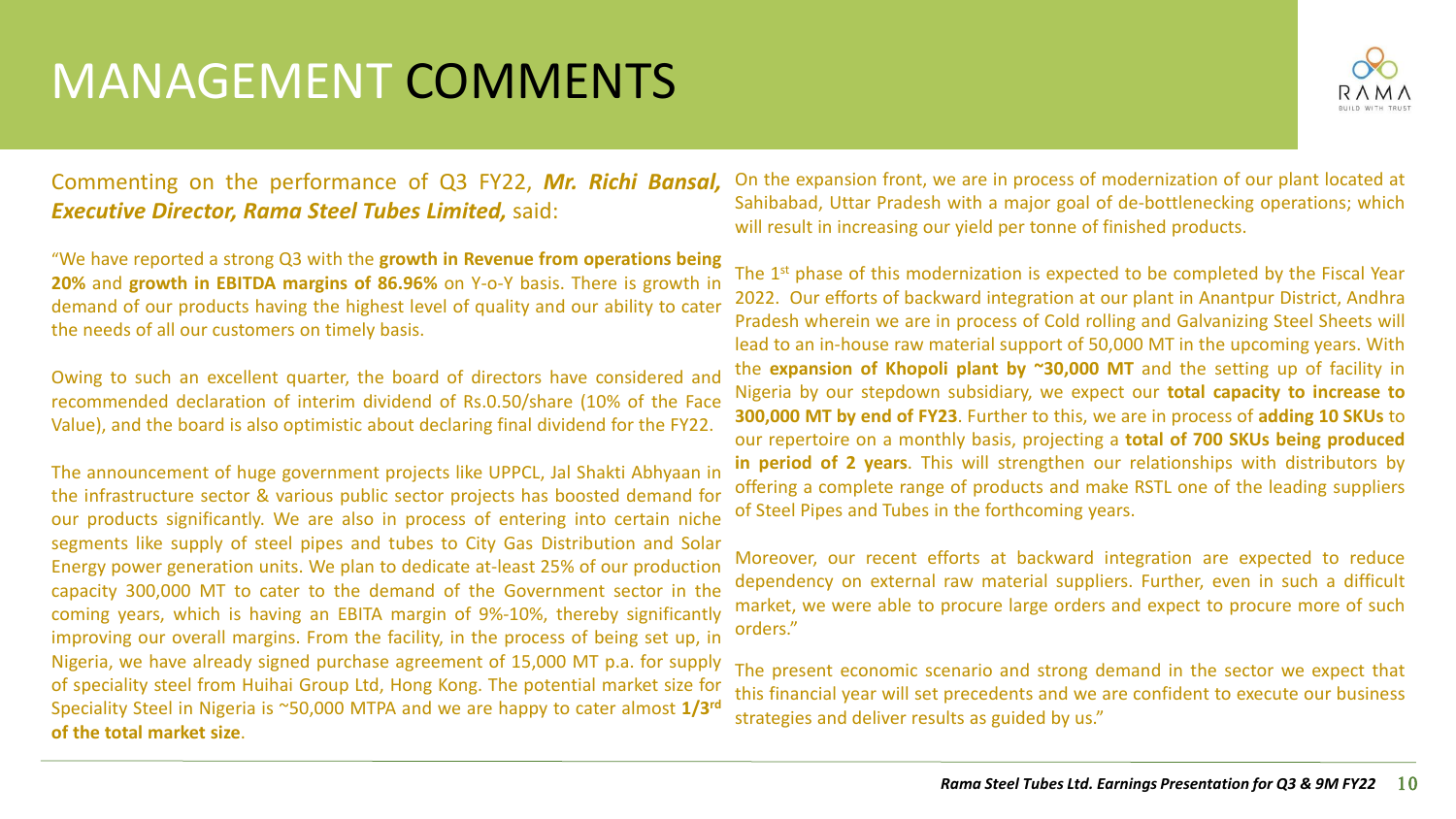# MANAGEMENT GUIDANCE FOR FY22



- Management expects the topline to **grow in absolute terms by 40% and PAT by 120%**, owing to better growth in volumes due to demand surge for their products, higher export contribution, addition of higher product margins and tapping greater market share.
- Management expects to add 10 new SKUs every month which will enable higher market share and penetration.
- Management expects that absolute **EBITDA will expand by 85-90% Y-o-Y, margin accretion of ~100 bps** mainly attributable to better product mix, increased cost efficiencies, volume expansion and additional capacities.
- The **exports contribution will increase by ~40% in FY22** due to penetration into newer geographies and higher demand from existing foreign customers.
- RSTL is in the process of raising funds to the tune of ~**Rs.1,500 mn** for the purpose of capacities expansion/addition, backward integration, and upgradation/modernization of capacities.
- RSTL is witnessing a milestone change in their business processes and has initiated some major capex exercises for building additional capacities, modernization of capacities.
- In addition, RSTL is also beginning the process of backward integration for manufacturing cold rolled and galvanized coated products which will give the largest advantage to the business and superlative financial performances.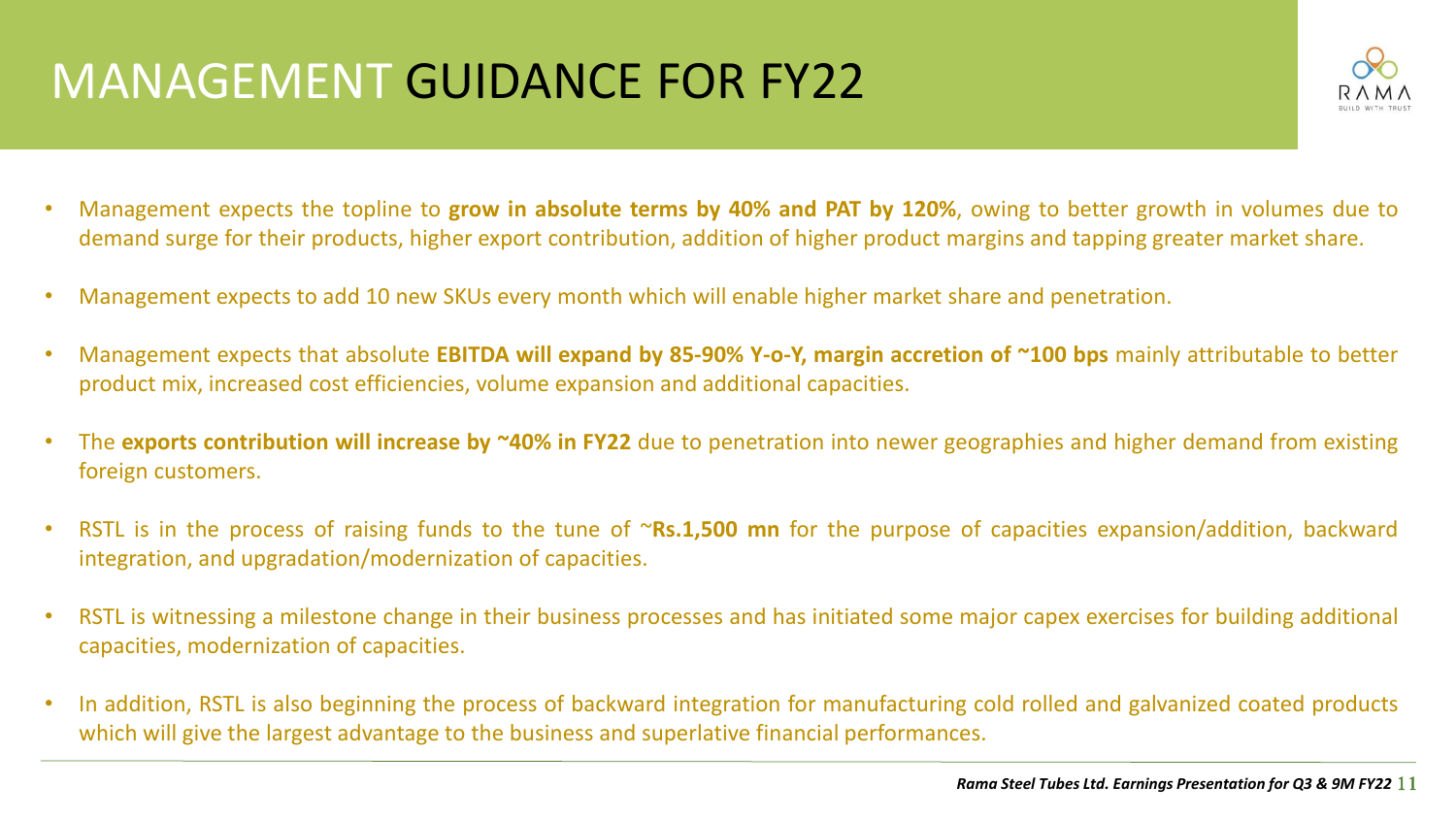

**11**

# "ABOUT RAMA STEEL TUBES"

**Rama Steel Tubes Limited (RSTL) is a pioneer and leading manufacturer in the steel tube industry**. RSTL has been continuously striving to improve its performance by increasing sales, share of value-added products, innovating new products and aggressive cost optimization on a continual basis. **RSTL products range includes MS ERW black pipes from 15mm to 200mm diameter pipes** confirming to IS: 1239, IS:1161, IS:3589, IS:3601, & IS:4270 and G.I. Pipes from 15mm to 150mm NB in light, medium and heavy sizes. RSTL has **20% exports rate**, with a global presence in more than **16 Countries.** RSTL has a subsidiary in UAE and a stepdown subsidiary in Nigeria which has strengthened the company's presence in global markets. RSTL has the world's latest technology, plant and machinery, which also includes sophisticated testing equipment. **RSTL has 4 state-of-art manufacturing capabilities located at Sahibabad (U.P.), Khopoli (Maharashtra) and Anantpur (Andhra Pradesh)** and has got strong distributor network spread across India.

*For further information on the Company, please visit www.ramasteel.com*